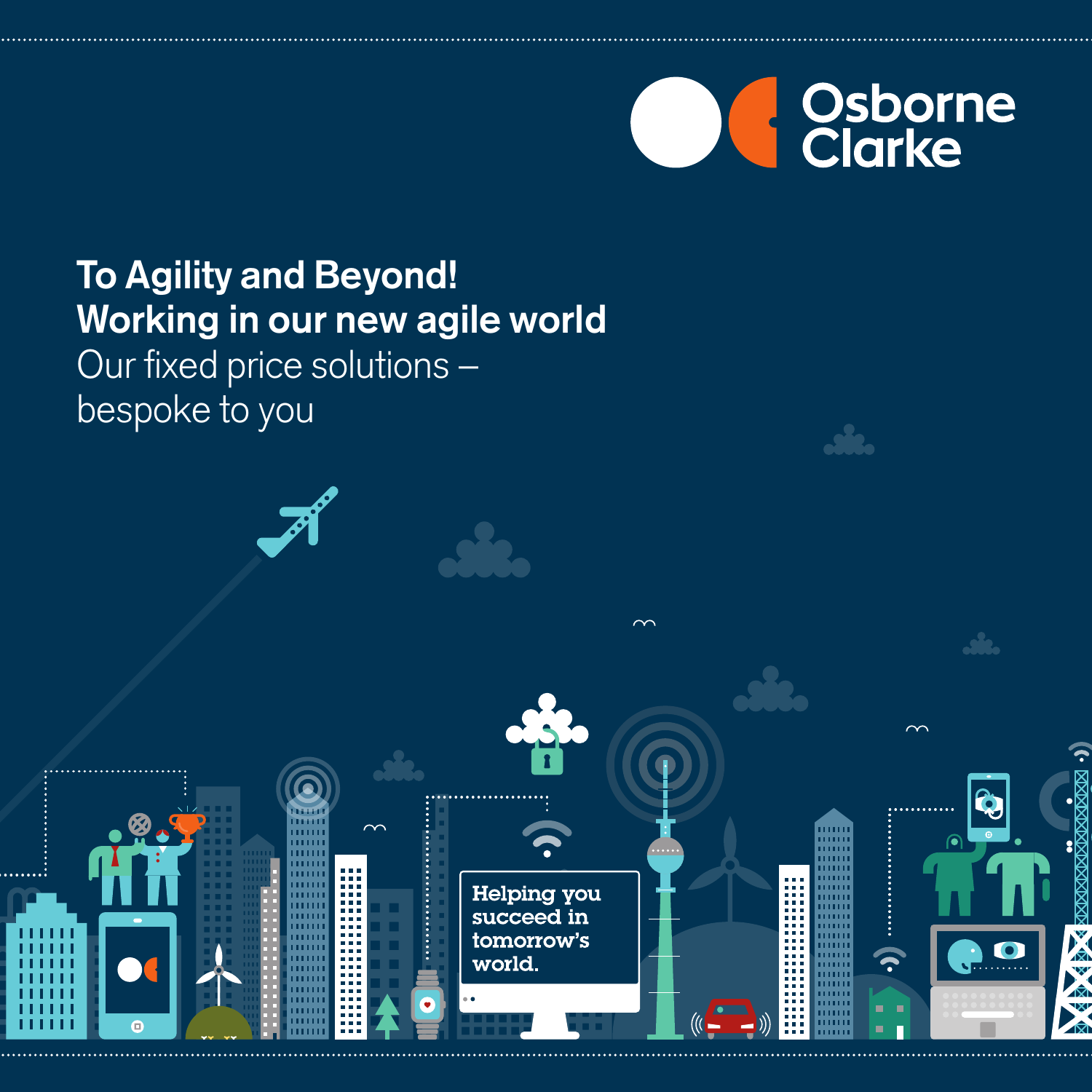The Coronavirus pandemic has had one of the most significant impacts on the workforce in recent times. Now, with the return of  $\alpha$  "new normal", businesses are assessing what their future of work will look like in the years to come.

Some are planning that all employees return to the office, many are looking at a hybrid office/home working model, while others are considering  $\alpha$ permanent shift to remote working. Our experts are on hand to help you every step of the way when choosing the right working model for your business.

Employee Buy In: Winning employee buy-in to any changing working arrangement is key. Positive employee engagement from the outset is vital in setting the tone and ensuring continued success. We can help you navigate the world of employee consultation and assist with enthusiastic, inclusive (and legally compliant) comms to ensure employees feel fully involved and positive about the changes to come.

T&Cs: Employment contracts and policies will need to be amended to reflect the new arrangement, with safeguards built in to protect confidential information. An Agile Working Data Protection Policy will tackle GDPR issues arising from handling personal data remotely, and an Agile Working Policy will be key in addressing the rules, expectations and opportunities arising from agile working to help ensure compliance.

**H&S:** Employers have a legal duty to assess and manage the risks relating to their home workers, most commonly around provision of work equipment, lone working and stress/mental health. We can help you complete a home worker risk assessment and advise on sensible and practical steps to meet your legal duties. We can also provide practical help and training on home workstation assessments and the provision of work equipment.

We understand that the raft of employment, data and health & safety issues can be daunting, which is why we offer three levels of assistance to guide you through each step of the process. Alternatively, you may wish to pick and mix!

We offer a free initial consultation to assess your requirements and determine a fixed price.

**Bronze (employment law compliance):**

- Changing terms and conditions of employment
- Agile Working Policy
- Safeguarding confidential information provisions
- Agile Working Data Protection Policy
- Employee consultation advice

## **Silver**

**(including H&S compliance):**

As for Bronze, plus:

- Home Worker Risk Assessment
- Home Workstation Assessment Checklist
- Agile Working Display Screen Equipment Policy
- Video training and employee guide on the safe set up of their home workstation

# **Gold**

**(including support from a qualified ergonomist):** 

### As for Silver, plus:

- Live webinar training for up to 200 employees assessing home workstations
- DSE Assessor training on workstation assessments and specialist equipment
- Carrying out individual employee home workstation assessments
- Streamlining specialist equipment lists

# **The employee experience**

The mental health of employees is a top Board agenda item. As a "bolt on" to the options above, we offer a bespoke "Employee Pulse Survey" to analyse your workforce's working experience to date. We can then give you invaluable insight and practical guidance on changes you may wish to make to help maintain a happy, healthy and productive workforce.